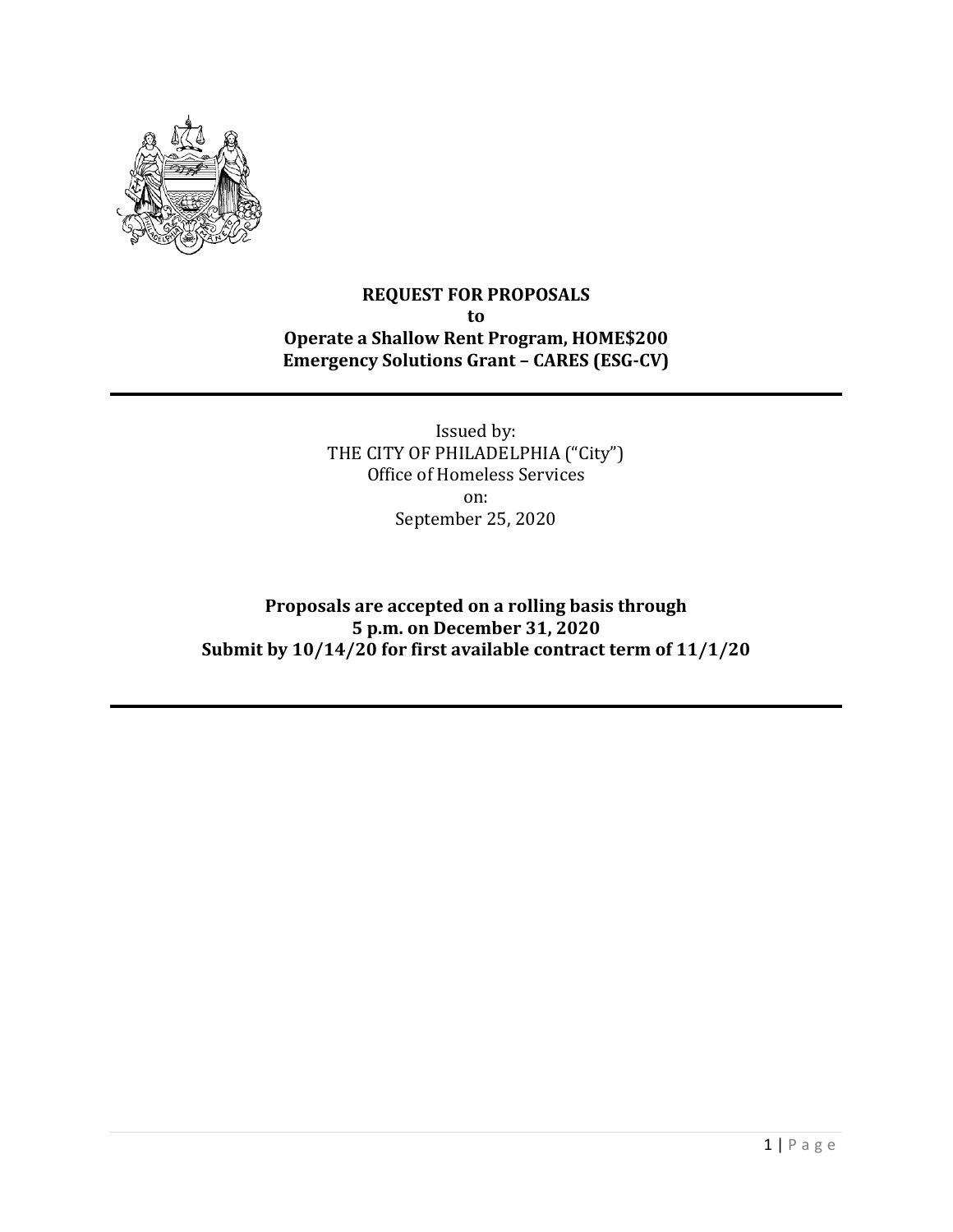# **REQUEST FOR PROPOSALS (RFP)**

#### **Issued By**

### **The City of Philadelphia's Office of Homeless Services**

#### **Purpose**

The purpose of this RFP is to solicit proposals from non-profit organizations, including not-forprofit realtors, landlord and/or property management organizations ("provider") to supply and operate a Shallow Rent Housing program, entitled HOME\$200. The program seeks to provide a permanent housing opportunity for individuals ("participants") who are experiencing homelessness. This housing model also assists in preventing the spread of COVID-19 by offering an alternative to congregate shelter programs.

The goal of this RFP for HOME\$200 is to serve up to 100 vulnerable individuals who have low and/or limited incomes, e.g. from disability benefits, to achieve housing stability. Individuals will reside in one-bedroom apartments, studios or efficiencies, with social service supports.

Through this RFP, the City is also seeking to address racial inequities by increasing affordable housing opportunities for people of color. The City is actively seeking providers for this program who are minority operators.

#### **Key Dates**

Release Date: September 25, 2020

Submission Deadline: The City will accept rolling submissions, at any time through December 31, 2020, depending on funding availability.

Earliest Anticipated Contract Start Date: at the very earliest, November 01, 2020. If you are interested in being considered for the first round of contract awards, please submit your proposal and budget by October 16, 2020.

Contract Terms: Contract terms will be in 12-month increments. The earliest anticipated term will be November 01, 2020 through October 31, 2021. Annual renewals are dependent upon available funding.

#### **Background**

The Office of Homeless Services (OHS) in partnership with the Department of Behavioral Health and Intellectual disAbilities (DBHIDS) currently funds a Shallow Rent program – called HOME\$200 – utilizing private sector landlords. Prospective tenants are required to pay a shallow rent of \$200 a month plus the cost of their utilities. OHS provides funding for the security deposit plus the remaining portion of the rental balance each month. OHS is seeking to expand the HOME\$200 Program through this RFP. Total rents shall not exceed \$650 per month, and must be reviewed for rent reasonableness by OHS.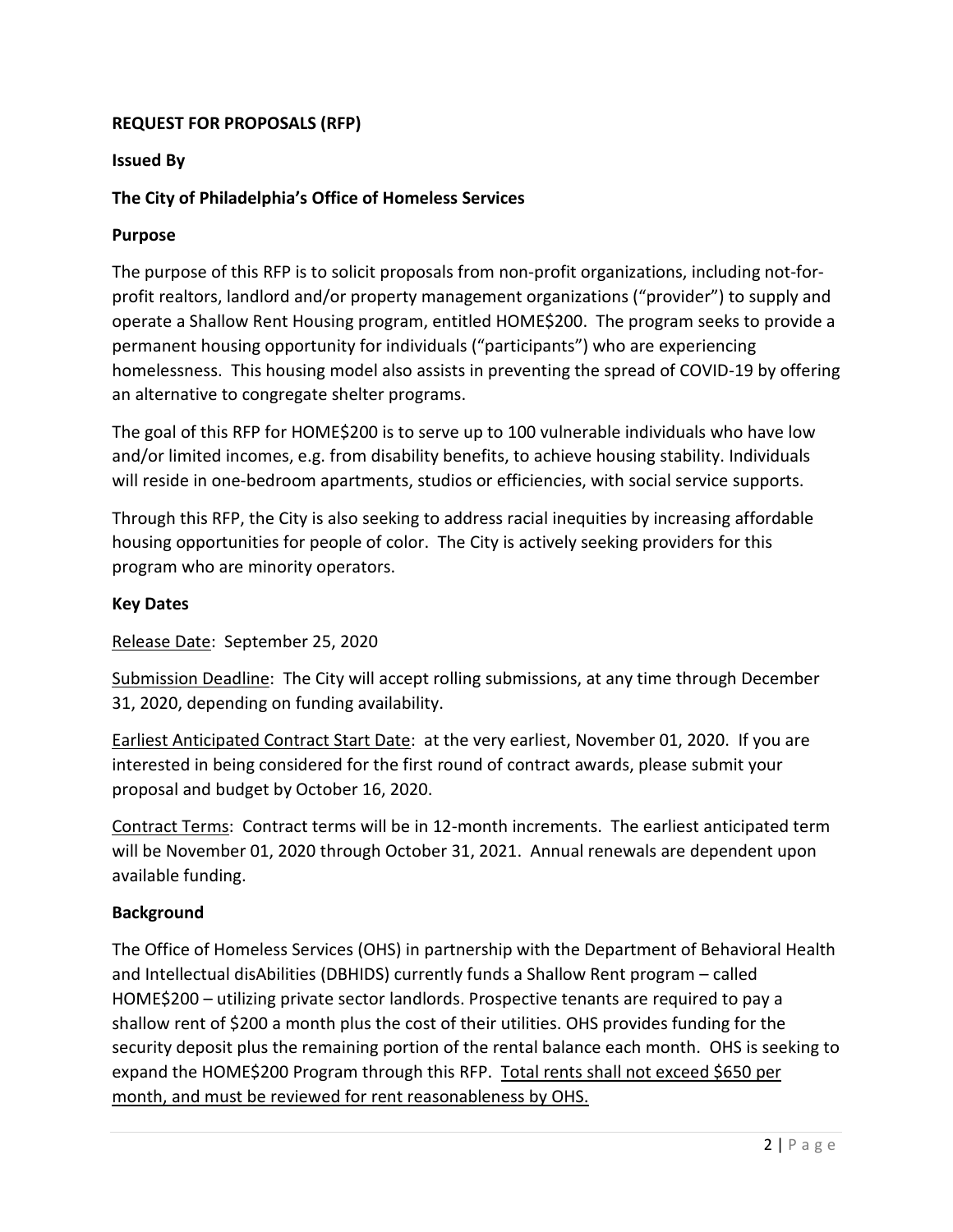Each participant is encouraged to utilize services, which may include, but are not limited to behavioral health services such as: Tenant Services Coordinator, Case Management, Certified Peer Specialist, and Mobile Psych Therapist; or other community based services of the individual's choosing. A Tenant Services Coordinator (TSC) offers a collaborative relationship between the tenant and the property management entity and tenant. The TSC provides budget counseling, rent payment management, maintenance request and general contact with the property management entity. Case Managers assist with everyday living functions such as unit cleaning, food shopping and neighborhood navigating. The Certified Peer Specialist and Mobile Psych Therapist are elective services for participants who have experienced behavioral health symptoms or support for prior drug and alcohol addictions. Participants are not required to participate in services.

Landlord Incentives are available under this RFP given the need to obtain housing units for people experiencing homelessness and the City's intent to provide affordable housing for people at high risk for poor outcomes if they contract the coronavirus. Eligible landlord incentive costs include: Signing bonuses equal to up to 2 months of rent; Security deposits equal to up to 3 months of rent; Paying the cost to repair damages incurred by the program participant not covered by the security deposit or that are incurred while the program participant is still residing in the unit; and, Paying the costs of extra cleaning or maintenance of a program participant's unit or appliances. These may be reflected in the submitted budget.

# **Concept**

HOME\$200 is a permanent housing solution for men and women who presently reside in a City funded shelter, COVID-19 prevention space or are in danger of becoming homeless. The City is seeking providers who have ownership of or access to available properties consisting of onebedroom apartments, studios or efficiencies and the ability to manage the program. All referrals for this program will come from the Office of Homeless Services.

# No funding is provided through this RFP for property renovation.

# **Participant Eligibility and Responsibilities**

• Adults who are homeless and who have low incomes, including fixed, limited income from the following sources: Social Security (SS), Supplemental Security Income (SSI), Social Security Disability Insurance (SSDI); or from employment or other sources

# **Responsibilities for Participants living in HOME\$200**

- Pay \$200.00 a month towards rental expenses using automatic debit
- Participate in Tenant Certification Classes
- Agree to learn about types of supportive services to be offered
- Obtain utilities and pay for required unit utilities (i.e. gas and electric)

# **Responsibilities of the Operator**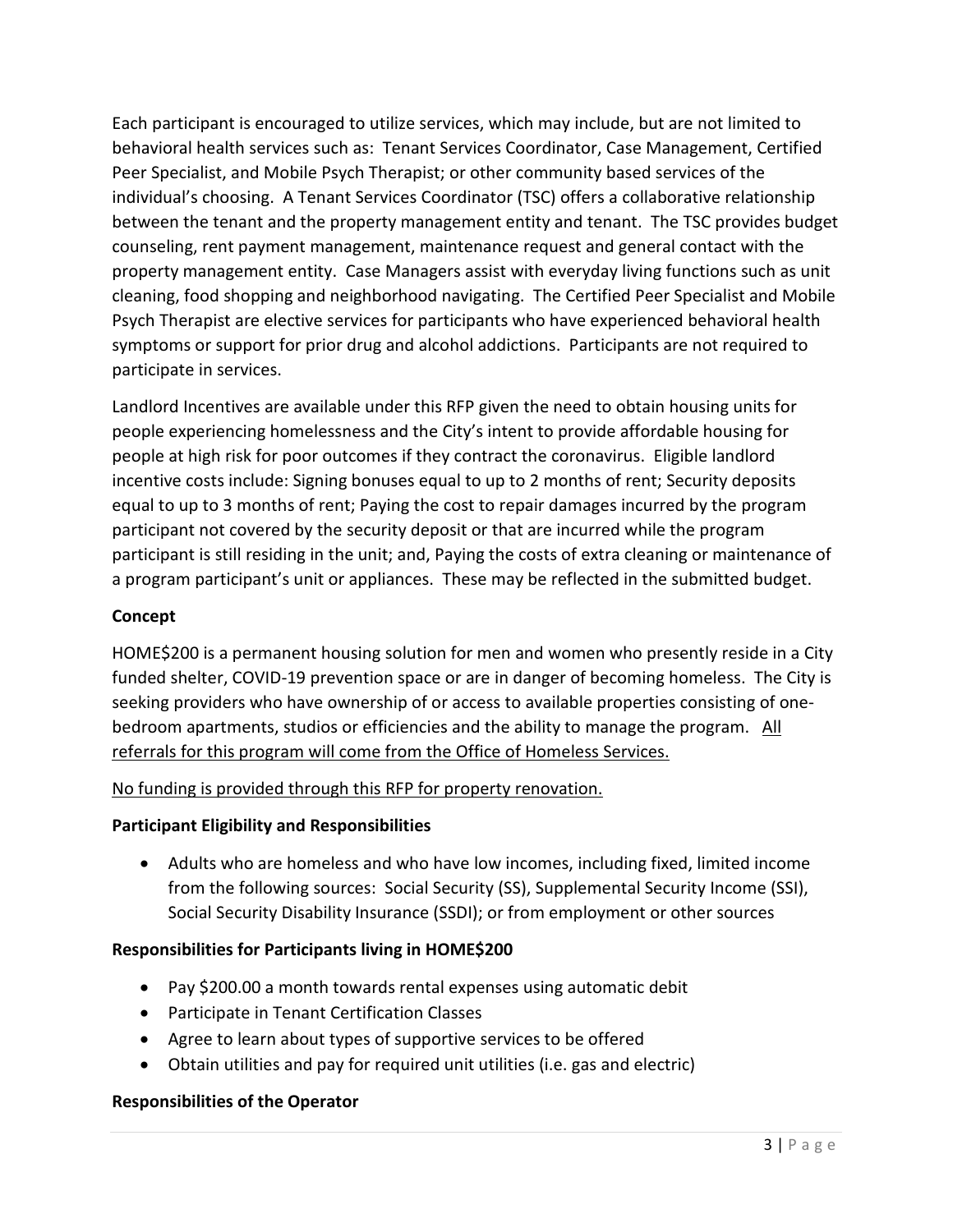- Accept referrals from the City, exclusively
- Show one unit per participant
- Ensure housing is inspected and is habitable; provide for maintenance and repair
- Ensure all units used meet Pennsylvania and Philadelphia landlord requirements
- Ensure the collection of tenant rents
- Coordinate with participants' existing supportive services and link them with services as appropriate; the focus of the operator is on housing stability, not services.
- Participate in the Homeless Management Information System (HMIS)

### **Responsibilities of OHS**

- Provide referrals and coordinate Tenant Certification Classes
- Complete rent reasonable review for all proposed units
- Provide training and support for program implementation, HMIS participation, etc.
- Monitor project to ensure compliance with funding sources

### **Funding Source Requirements**

Projects funded through this RFP are intended to be funded through Special Emergency Solutions Grants Program funds (ESG-CV) that were allocated to Philadelphia by HUD as authorized by the Coronavirus Aid, Relief, and Economic Security Act (CARES Act). Funded projects must comply with the following requirements:

- All [HUD Emergency Solutions Program \(ESG\) regulations,](https://www.hudexchange.info/programs/esg/esg-law-regulations-and-notices/#laws) as detailed in [24 CFR §576;](https://www.govinfo.gov/content/pkg/CFR-2018-title24-vol3/xml/CFR-2018-title24-vol3-part576.xml#seqnum576.409)
- Operate using a Housing First approach, which is a model of housing assistance that prioritizes rapid placement and stabilization in safe, decent and affordable housing for people experiencing homelessness as quickly as possible, thus ending their homelessness.
- Only accept participant referrals from the Coordinated Entry and Assessment-Based Housing Referral System (CEA-BHRS);
- Enter client-level data into the Homeless Management Information System (HMIS);
- [CoC written standards for the use of this assistance,](http://philadelphiaofficeofhomelessservices.org/wp-content/uploads/2018/09/Standards-for-Providing-Assistance-Under-ESG-and-CoC-Programs0D0A-REVISED-August-2018-for-posting.pdf) which includes policies and procedures for providing rapid re-housing housing assistance
- The [Philadelphia CoC Nondiscrimination Policy](http://philadelphiaofficeofhomelessservices.org/wp-content/uploads/2017/12/scanned-signed-board-approved-nondiscrimination-policy.pdf)
- The [Philadelphia Continuum of Care Emergency Transfer Plan for Victims of Domestic](http://philadelphiaofficeofhomelessservices.org/wp-content/uploads/2018/09/Philadelphia-CoC-Emergency-Transfer-Plan-for-posting.pdf)  [Violence, Dating Violence, Sexual violence, Human Trafficking, or Stalking](http://philadelphiaofficeofhomelessservices.org/wp-content/uploads/2018/09/Philadelphia-CoC-Emergency-Transfer-Plan-for-posting.pdf)

#### **RFP Response**

Responses must be double spaced, minimum font size 12, not to exceed 10 pages, not including attachments.

1. Organizational Overview: Provide an overview, including: